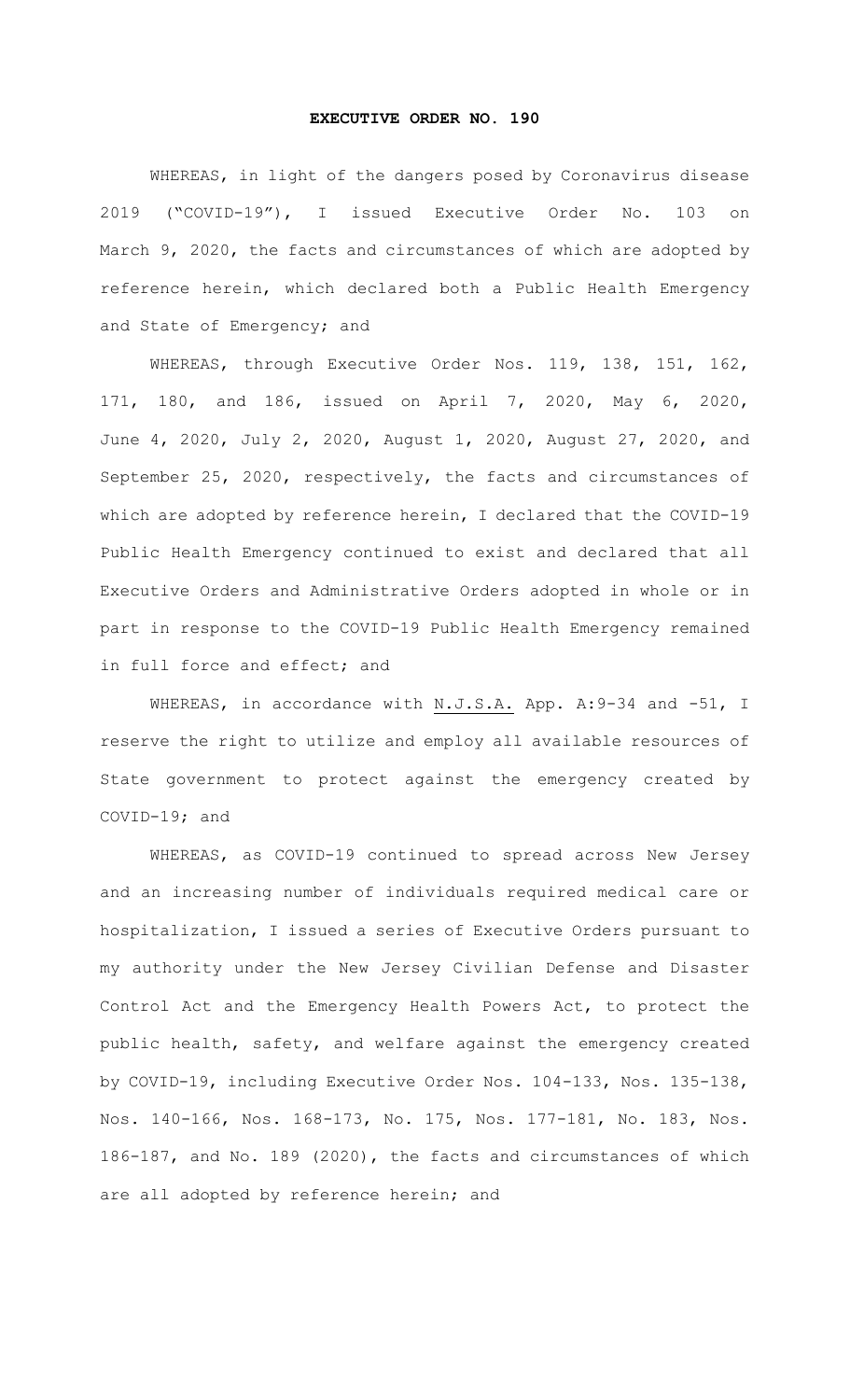WHEREAS, in response to the COVID-19 pandemic, on March 13, 2020, the Federal Communications Commission issued a request for the nation's telephone companies and internet providers to pledge to "Keep America Connected" and, among other things, not terminate service due to inability to pay because of disruptions caused by COVID-19 through June 30, 2020; and

WHEREAS, to protect the health, safety, and welfare of New Jersey residents by, among other things, reducing the rate of community spread of COVID-19, I issued Executive Order No. 104 on March 16, 2020, the facts and circumstances of which are also adopted by reference herein, which established statewide social mitigation strategies for combatting COVID-19, including the closure of all public, private, and parochial preschool program premises, and elementary and secondary schools, including charter and renaissance schools, to students and the cessation of in-person instruction at all private and public institutions of higher education; and

WHEREAS, to further limit community spread from person-to-person contact through use of social mitigation measures, Executive Order No. 107 (2020) required all public, private, and parochial preschool program premises, and elementary and secondary schools, including charter and renaissance schools, to continue to remain closed to students, required all public and private institutions of higher education to continue to cease in-person instruction, and mandated that all businesses or non-profits in the State accommodate their workforce, wherever practicable, for telework or work-from-home arrangements; and

WHEREAS, on March 19, 2020, the New Jersey Board of Public Utilities ("BPU") issued an order, Dkt. No. EO20030254, emphasizing the critical need to maintain essential services for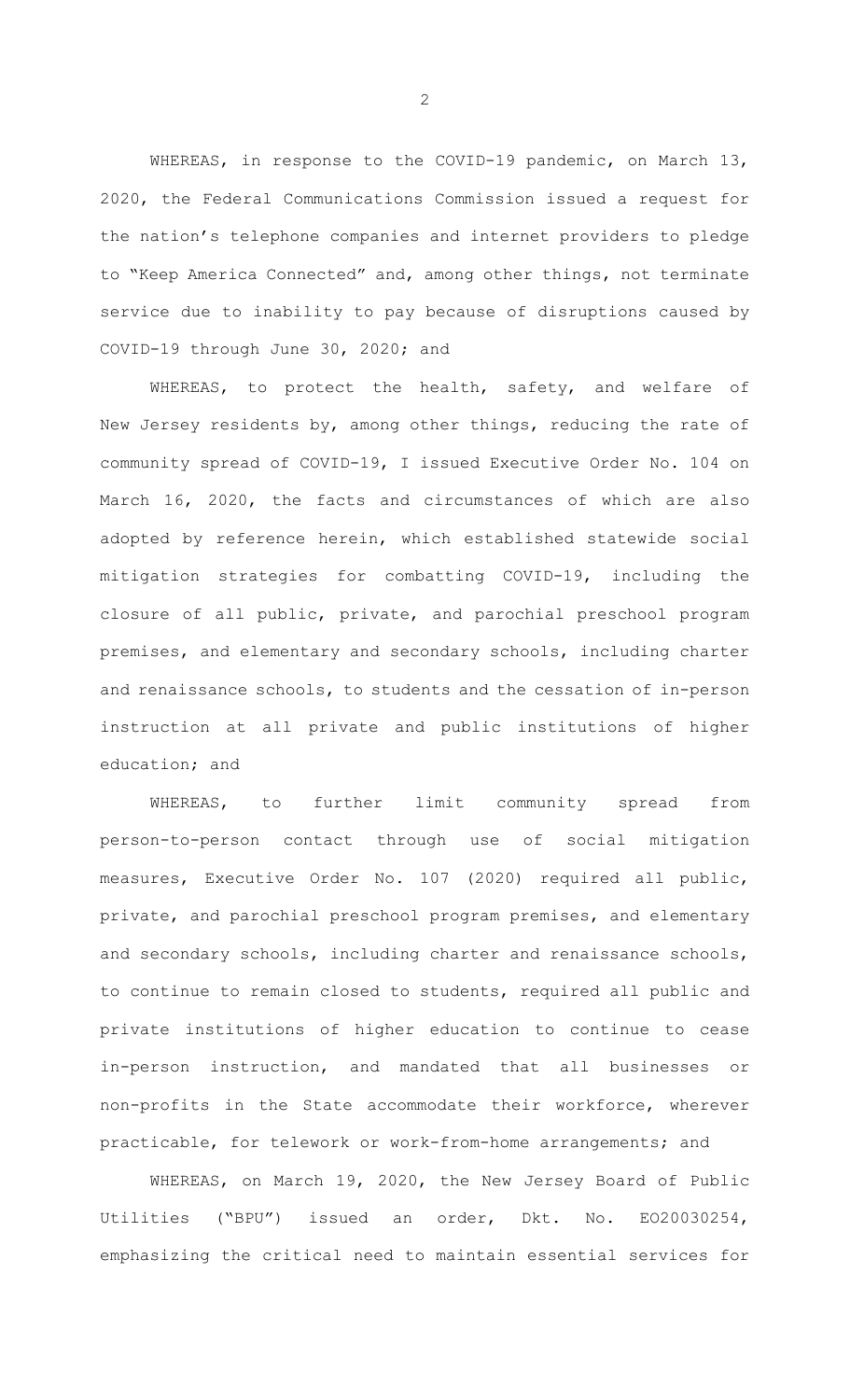New Jersey residents throughout the pandemic, and permitting broadband internet providers to continue to establish new connections and repair existing service for homes with school-aged children, those in need of internet access to meet job requirements, or other priority customers; and

WHEREAS, Executive Order No. 126 (2020) prohibited cable and telecommunications providers that provide residential internet and voice services to New Jersey residents from terminating such internet and voice service due to nonpayment to ensure that residents maintained sufficient residential internet and voice services to work and further their education in a home environment; and

WHEREAS, recognizing that access to heat, power, and clean water are essential to New Jersey residents as they stay, work, and learn at home in response to COVID-19, all gas and electric utilities in the State, as well as all privately and publicly owned water systems, have voluntarily suspended service shutoffs due to nonpayment through October 15, 2020; and

WHEREAS, given the prior decreases in the rate of reported new cases of COVID-19 in New Jersey, including an ongoing reduction in the total number of individuals being admitted to hospitals for COVID-19, the State has taken steps to lift certain restrictions that were designed to limit person-to-person contact; and

WHEREAS, the ongoing risks presented by COVID-19 mean that many of the State's current measures must remain in place, both to reduce additional new infections and to save lives; and

WHEREAS, after consultation with officials from the Department of Health, I announced a multi-stage New Jersey's Road Back Plan (the "Plan") for the methodical and strategic reopening of businesses and activities based on scientific data and metrics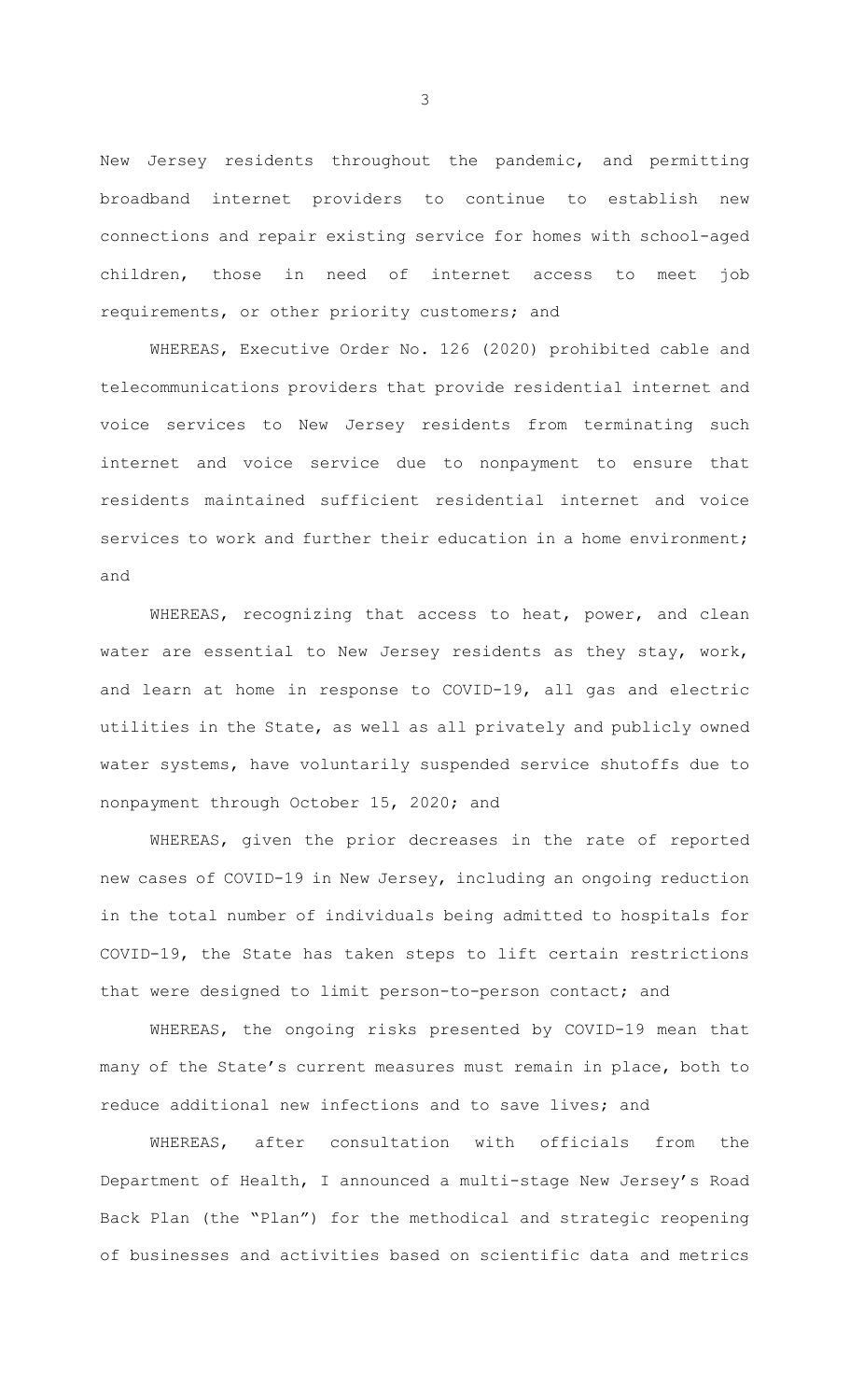concerning the level of disease transmission risk and essential classification; and

WHEREAS, the Department of Education has found that reopening schools for in-person instruction is critical in facilitating the social and emotional health of students and providing educators with the ability to actively participate in student learning, provide feedback, and promote active learning among students on a daily basis; and

WHEREAS, because some school districts may need additional time to properly implement the health and safety precautions necessary to return any portion of the student population to in-person instruction, potentially making it necessary for such district to begin the 2020-2021 school year with remote instruction for all students, on August 13, 2020 I issued Executive Order No. 175, allowing public school districts to begin the school year with full-time remote instruction under certain circumstances; and

WHEREAS, as of October 14, 2020, of the 800 public educational entities that submitted finalized plans to the Department of Education pursuant to Executive Order No. 175, 241 have begun the 2020-2021 school year with all-remote instruction, 434 are utilizing a hybrid plan that incorporates some in-person instruction, 38 have implemented a combination of all-remote and hybrid instruction, and 87 have begun the school year with full in-person instruction; and

WHEREAS, as the Plan is implemented throughout the State, with some students returning to the classroom for in-person instruction, and some businesses are now reopened to employees, clients, and customers, it is appropriate to allow cable and telecommunications providers that provide residential internet and voice services to New Jersey residents to resume discontinuation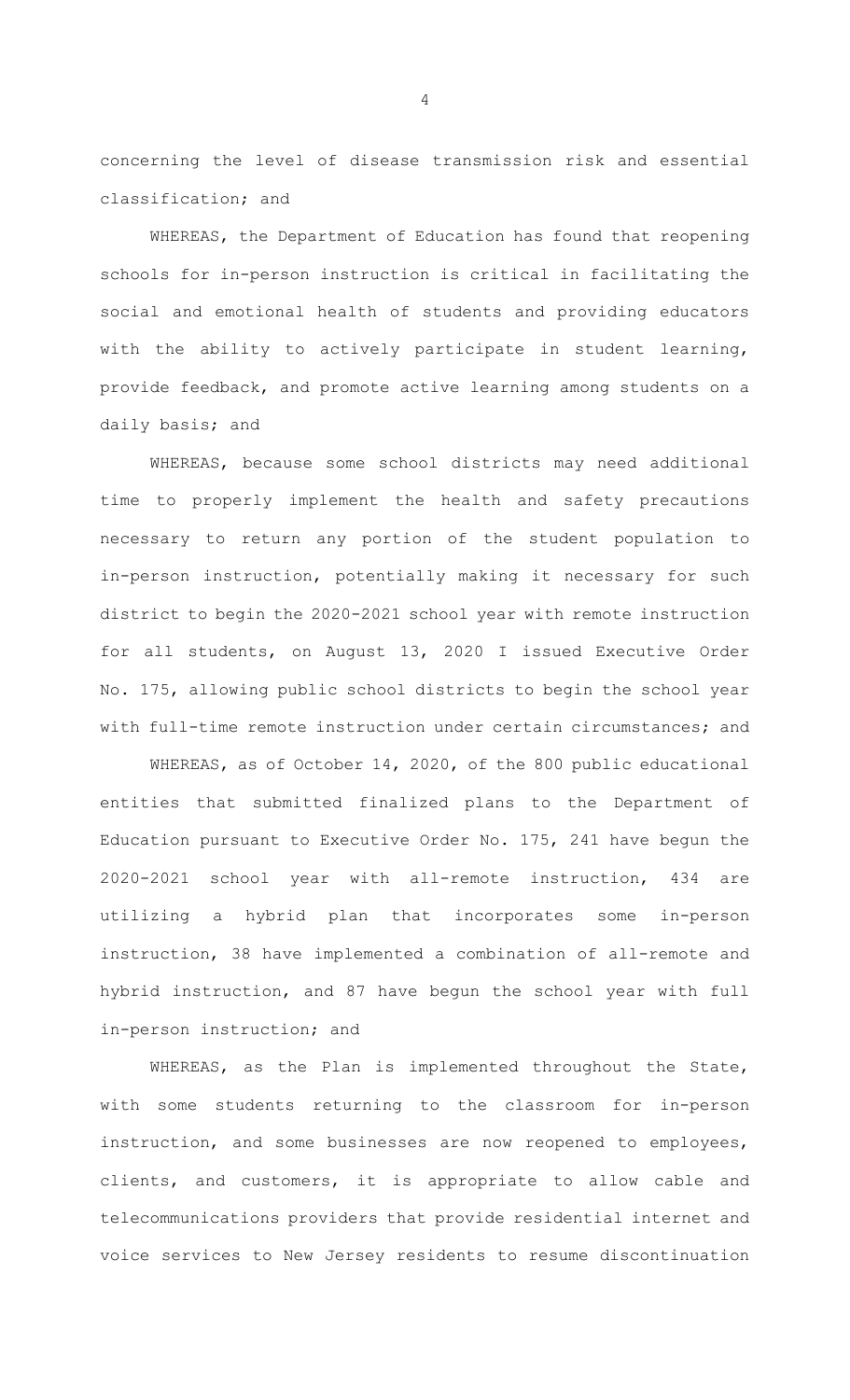of services due to nonpayment, so long as the providers work with their customers to implement repayment plans to mitigate potential financial hardships for residents prior to discontinuing service as a last resort; and

WHEREAS, while providers may resume discontinuing internet and voice services under some circumstances, it remains essential to continue to provide access to residential internet services to households with children attending elementary and secondary schools so that they may continue to receive their education; and

WHEREAS, many New Jersey residents continue to experience financial hardship as a result of the Public Health Emergency, which may hinder their ability to make payments for gas, electric, or water services, subjecting them to potential discontinuation of such essential services due to nonpayment after October 15, 2020; and

WHEREAS, access to heat, power, and clean water remains essential to all New Jersey residents; and

WHEREAS, the Constitution and statutes of the State of New Jersey, particularly the provisions of N.J.S.A. 26:13-1 et seq., N.J.S.A. App. A: 9-33 et seq., N.J.S.A. 38A:3-6.1, and N.J.S.A. 38A:2-4 and all amendments and supplements thereto, confer upon the Governor of the State of New Jersey certain emergency powers, which I have invoked;

NOW, THEREFORE, I, PHILIP D. MURPHY, Governor of the State of New Jersey, by virtue of the authority vested in me by the Constitution and by the Statutes of this State, do hereby ORDER and DIRECT:

1. No gas or electric public or municipal utility or privately or publicly owned water system shall discontinue any gas, electric, or water service to New Jersey residents, which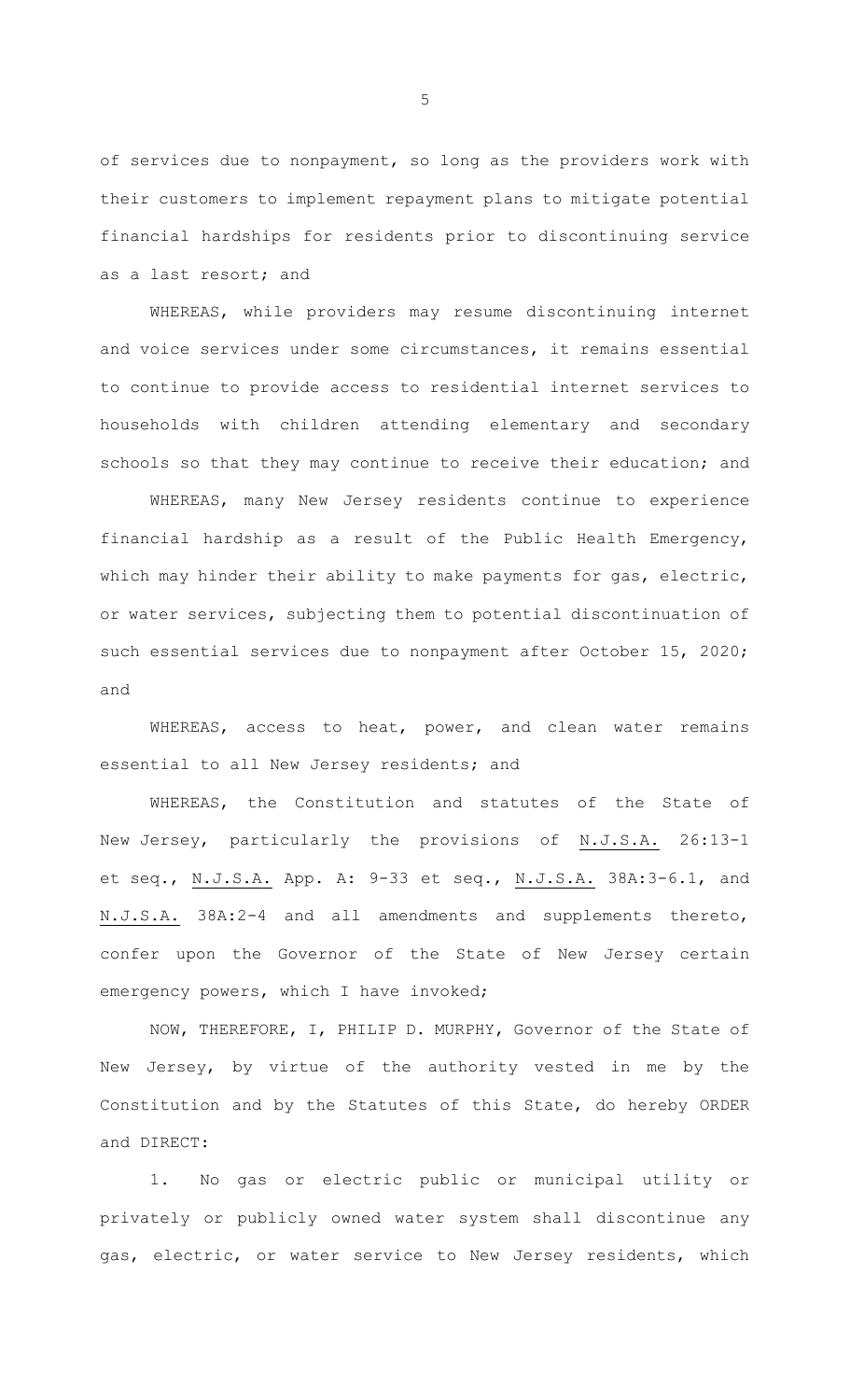includes all residential accounts and any accounts primarily serving residential customers, due to nonpayment unless the disconnection is to prevent or ameliorate a risk to public health or safety.

2. No gas or electric public or municipal utility or privately or publicly owned water system shall collect any fee or charge imposed for late or otherwise untimely payments or service reconnections that have accrued, and will continue to accrue, during the Public Health Emergency.

3. Any gas or electric public or municipal utility or privately or publicly owned water system that serves New Jersey residents shall, at no cost to the customer, reconnect any gas, electric, or water service at any occupied residence, which includes all residential accounts and any accounts primarily serving residential customers, that was discontinued due to nonpayment after the social distancing measures went into effect pursuant to Executive Order No. 104 on March 16, 2020, including where the disconnection was for unpaid bills incurred prior to the current Public Health Emergency, so long as maintaining the disconnection is not necessary to prevent a risk to public health and safety.

4. No cable or telecommunications provider that provides residential internet and voice services to New Jersey residents shall terminate such internet and voice service due to nonpayment before November 15, 2020.

5. Before disconnecting residential internet and voice services to New Jersey residents that have an existing account with the cable or telecommunications provider as of the effective date of this Order due to nonpayment after the date established in Paragraph 4 of this Order, after the required notice of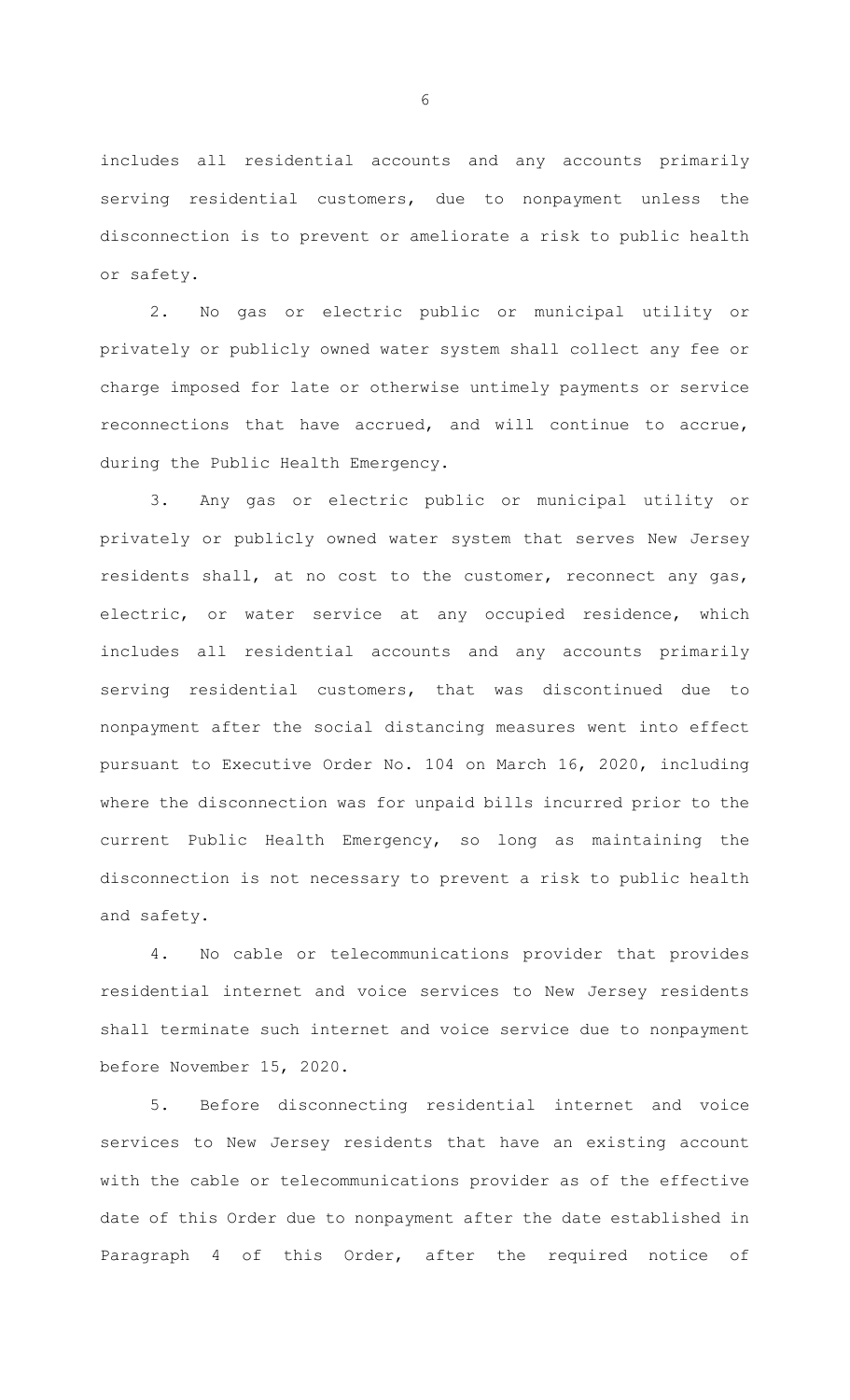discontinuance is sent to the customer, the cable or telecommunications provider shall offer to enroll customers in an interest free payment plan of at least twelve equal monthly installments that includes any outstanding balance due and owing, as well as the ongoing balance for any services provided during the payment plan period, provided that nothing in this provision prevents a customer from requesting a shorter payback period.

6. A cable or telecommunications provider may provide additional flexibility to customers by offering a combined payment and payment forgiveness plan, involving forgiveness of at least 50% of the outstanding principal, in lieu of a twelve-month payment plan required by paragraph 5 of this Order, solely upon consent of the customer by written or recorded verbal communication, pursuant to a policy approved in writing by the BPU.

7. No cable or telecommunications provider shall discontinue residential internet and voice services to New Jersey residents entered into a payment plan pursuant to paragraphs 5 or 6 of this Order so long as the customer makes timely payments under the payment plan selected by the customer.

8. No cable or telecommunications provider shall require a down payment or deposit to enroll a customer in a payment plan pursuant to Paragraphs 5 through 7 of this Order.

9. No cable or telecommunications provider may disconnect the internet service provided to a residential account that is in effect as of the effective date of this Order that one or more school-aged children utilize for educational purposes. Prior to terminating internet service, a provider must ask the customer, either in writing or through a recorded verbal communication, whether the internet service is being used by a school-aged child for education purposes. If the customer answers in the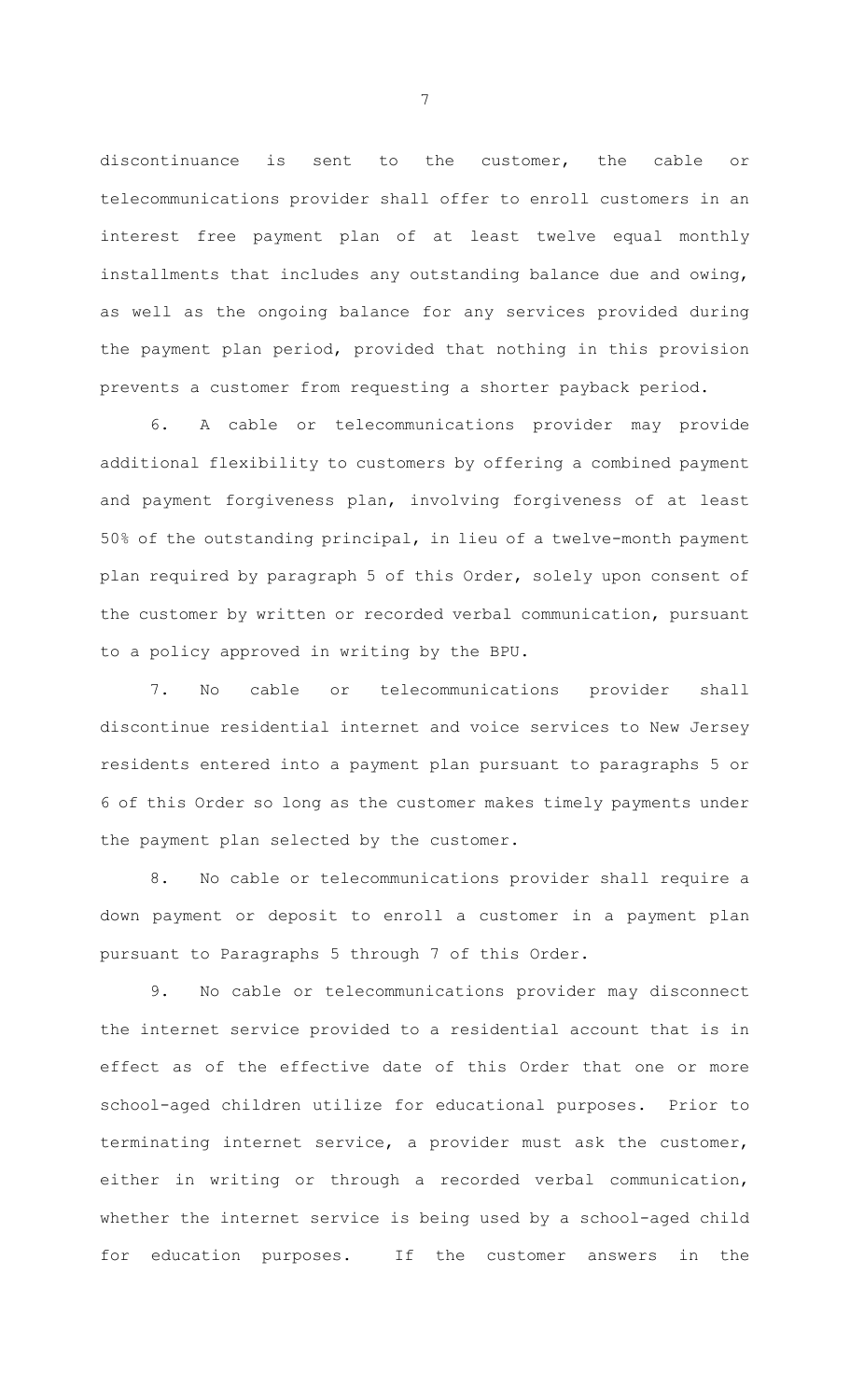affirmative, then the provider shall not disconnect the internet service provided to that residential account; provided that nothing in this Order prohibits a cable or telecommunications provider from implementing a policy of continuing to provide residential internet and voice services to all customers in New Jersey subject to approval from the BPU.

10. Where internet service has been disconnected for a residential account and there has been a change of circumstances such that one or more school-aged children will be using the account for educational purposes, the provider shall, upon notification by a customer of such a change of circumstances, take immediate steps to reestablish service to that residential account. The provider shall develop and implement a process for customers to obtain reestablishment of services in those circumstances pursuant to a policy approved in writing by the BPU and shall provide notice of that policy in writing to all customers prior to the disconnection of internet services and on its website.

11. A cable or telecommunications provider that provides residential internet and voice services to New Jersey residents pursuant to paragraphs 9 and 10 may downgrade or otherwise reduce the quality of residential internet services only if acting pursuant to a policy approved in writing by the BPU as long as this Order remains in effect.

12. No cable or telecommunications provider shall seek to impose or collect any late fees, penalties or other reconnection costs on customers affected by the Public Health Emergency as a condition of maintaining service.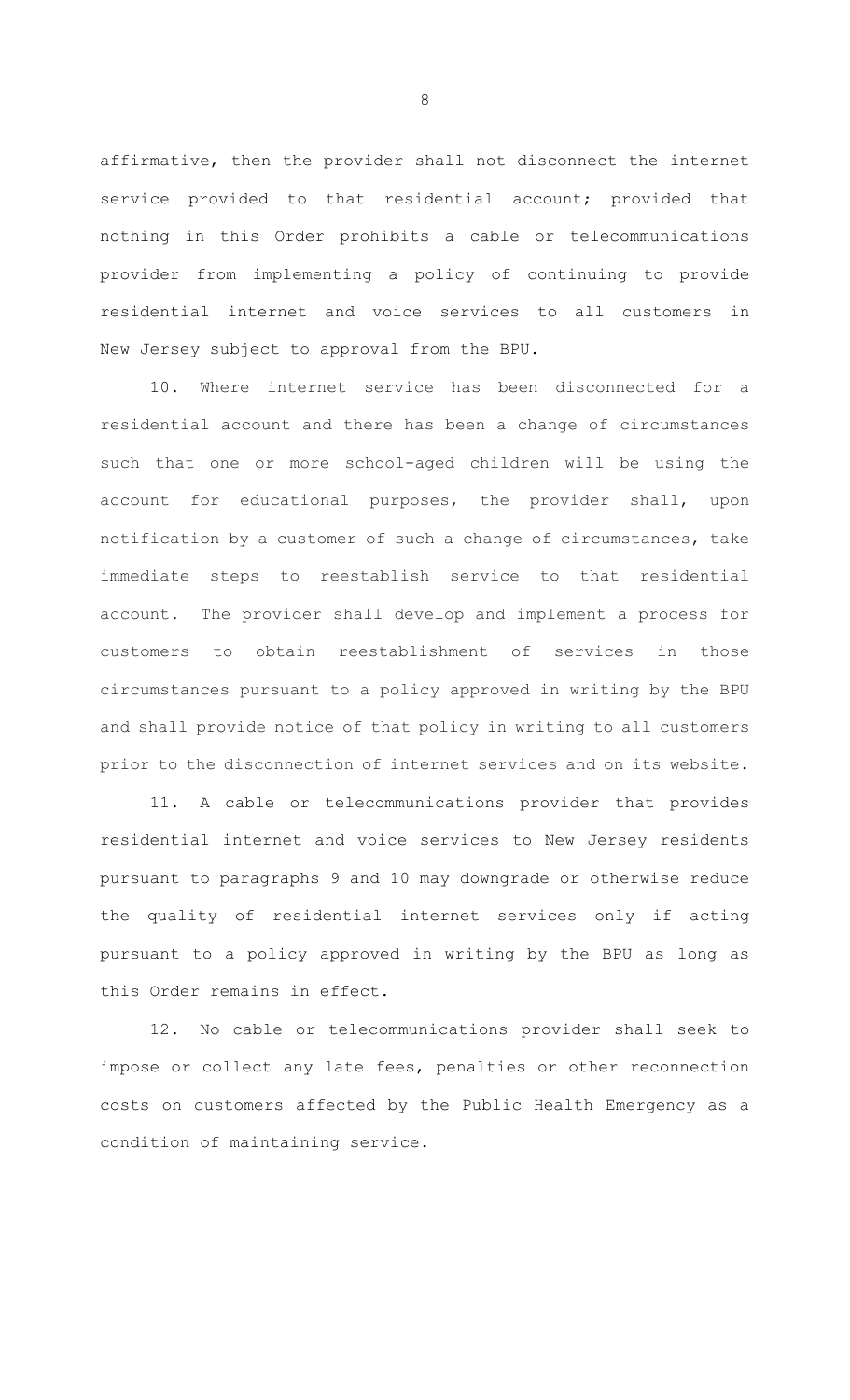13. To the degree that they are inconsistent with this Order, the provisions of  $N.J.A.C.$  14:3-3A.1a(3)-(4) and -3A.5 are suspended for the duration of the Public Health Emergency. Any provisions of these regulations that are not inconsistent with this Order remain in full force and effect.

14. To the degree that they are inconsistent with this Order, the provisions of N.J.S.A. 40:14A-21; N.J.S.A. 40:14B-41 and -42; N.J.S.A. 40A:26A-12; N.J.S.A. 40A:31-12 are suspended for the duration of the Public Health Emergency. Any provisions of these statutes that are not inconsistent with this Order remain in full force and effect.

15. Any actions taken by the BPU pursuant to this Order shall not be subject to the requirements of the Administrative Procedure Act, N.J.S.A. 52:14B-1 et seq.

16. Executive Order No. 126 (2020) is hereby superseded to the extent inconsistent with this Order.

17. It shall be the duty of every person or entity in this State or doing business in this State and of the members of the governing body and every official, employee, or agent of every political subdivision in this State and of each member of all other governmental bodies, agencies, and authorities in this State of any nature whatsoever, to cooperate fully in all matters concerning this Executive Order, and to cooperate fully with Administrative Orders issued pursuant to this Order.

18. No municipality, county, or any other agency or political subdivision of this State shall enact or enforce any order, rule, regulation, ordinance, or resolution which will or might in any way conflict with any of the provisions of this Order, or which will or might in any way interfere with or impede its achievement.